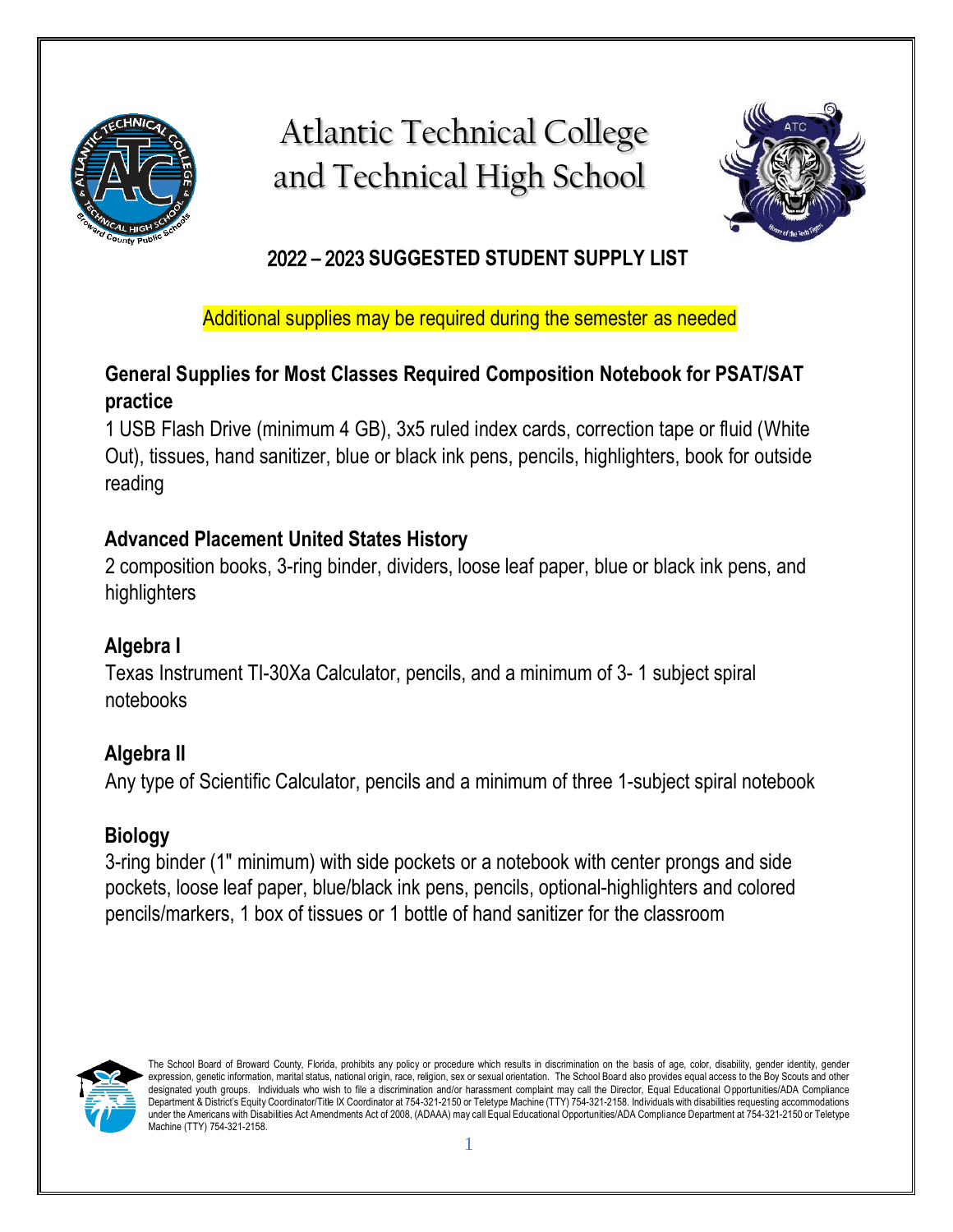### **Calculus (Honors)**

3-ring binder (minimum 1 inch) and 8 dividers, TI 30X IIS scientific calculators Dry erase markers (low odor), USB adapter plugs (to charge TI N-Spire calculators) White board erasers

#### **Chemistry**

Texas Instrument TI-30Xa Calculator, 1 ½ inch 3-ring binder, 15 dividers, colored pencils (12 pack), and a highlighter

### **Debate**

Folder with pockets and prongs, loose leaf paper, pens/pencils, highlighters, index cards, novel to read when you have completed your work.

## **English (I, II, III, IV, ENC 1101 and ENC 1102)**

1 inch 3-ring binder, package of 5 section dividers, loose leaf paper (not college ruled), 3 pocket folders (minimum), blue or black pens, pencils, markers, 4 color pack of highlighters, and a collegiate dictionary

#### **Geometry**

Texas Instrument TI-30Xa Calculator, 4- single subject spiral notebooks, pencils, erasers, colored pencils, graph paper, red pen, a compass, and a protractor

#### **Government & Economics**

2 composition books, 1 inch 3-ring binder with dividers, blue or black ink pens, and highlighters

#### **Health II**

1 spiral notebook 3-hole punch (college-ruled), 1 4x6 memo pad (80 sheets) or 7x5 inch personal book (80 sheets), 2 pencils, 2 pens, 2 highlighters, 1 folder with prongs, 1 pack of 3x3 inch post-it-notes, and personal ear buds or ear phones

# **HOPE (PE)**

3-ring binder, PE shirt (purchased in the ATC Bookstore), workout shorts, sneakers, water bottle (no GLASS), swimming goggles and gym bag



The School Board of Broward County, Florida, prohibits any policy or procedure which results in discrimination on the basis of age, color, disability, gender identity, gender expression, genetic information, marital status, national origin, race, religion, sex or sexual orientation. The School Board also provides equal access to the Boy Scouts and other designated youth groups. Individuals who wish to file a discrimination and/or harassment complaint may call the Director, Equal Educational Opportunities/ADA Compliance Department & District's Equity Coordinator/Title IX Coordinator at 754-321-2150 or Teletype Machine (TTY) 754-321-2158. Individuals with disabilities requesting accommodations under the Americans with Disabilities Act Amendments Act of 2008, (ADAAA) may call Equal Educational Opportunities/ADA Compliance Department at 754-321-2150 or Teletype Machine (TTY) 754-321-2158.